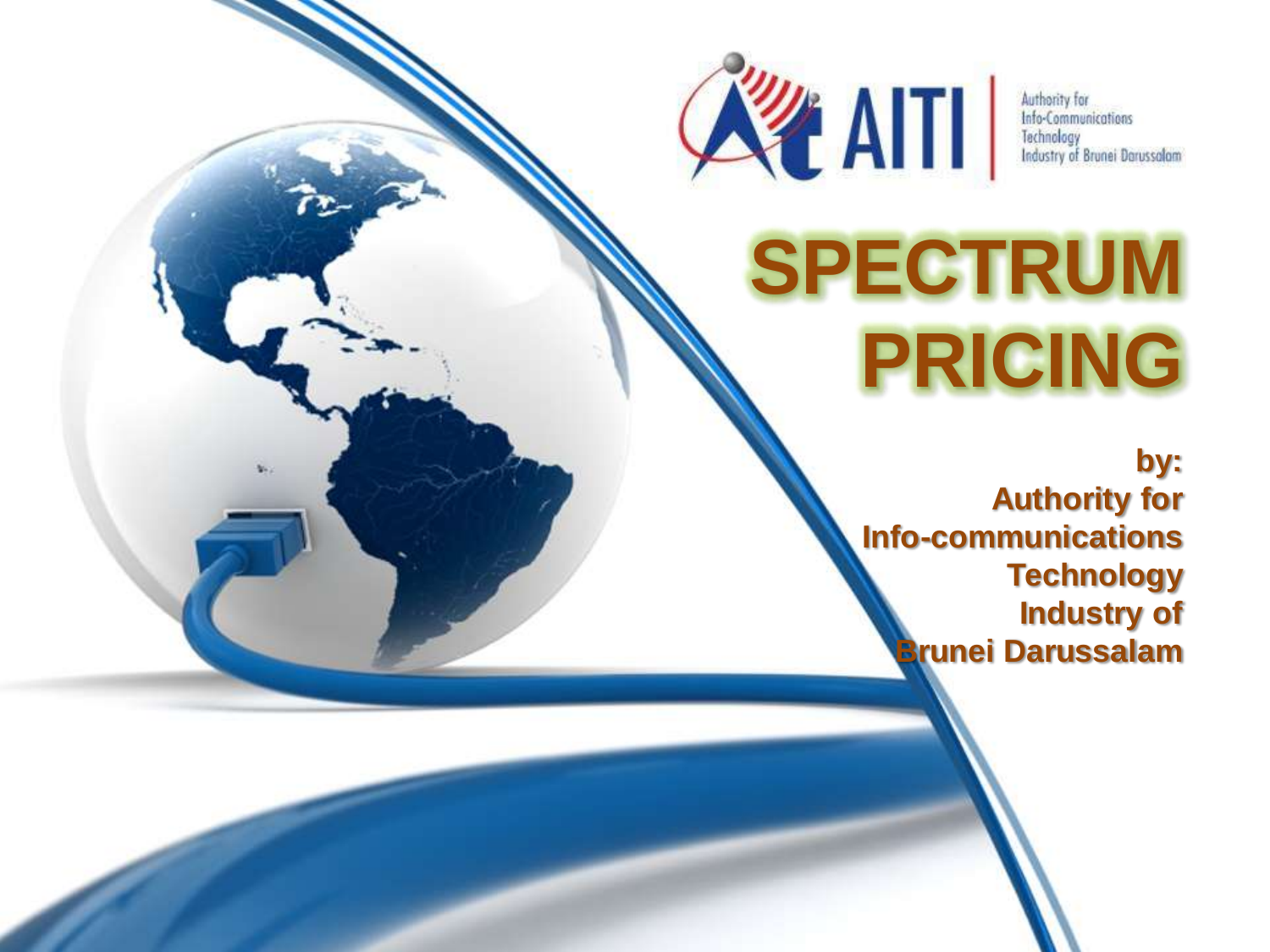### **SPECTRUM PRICING**

#### **By:**

#### **Authority for Info-communications Technology Industry of Brunei Darussalam (AITI)**

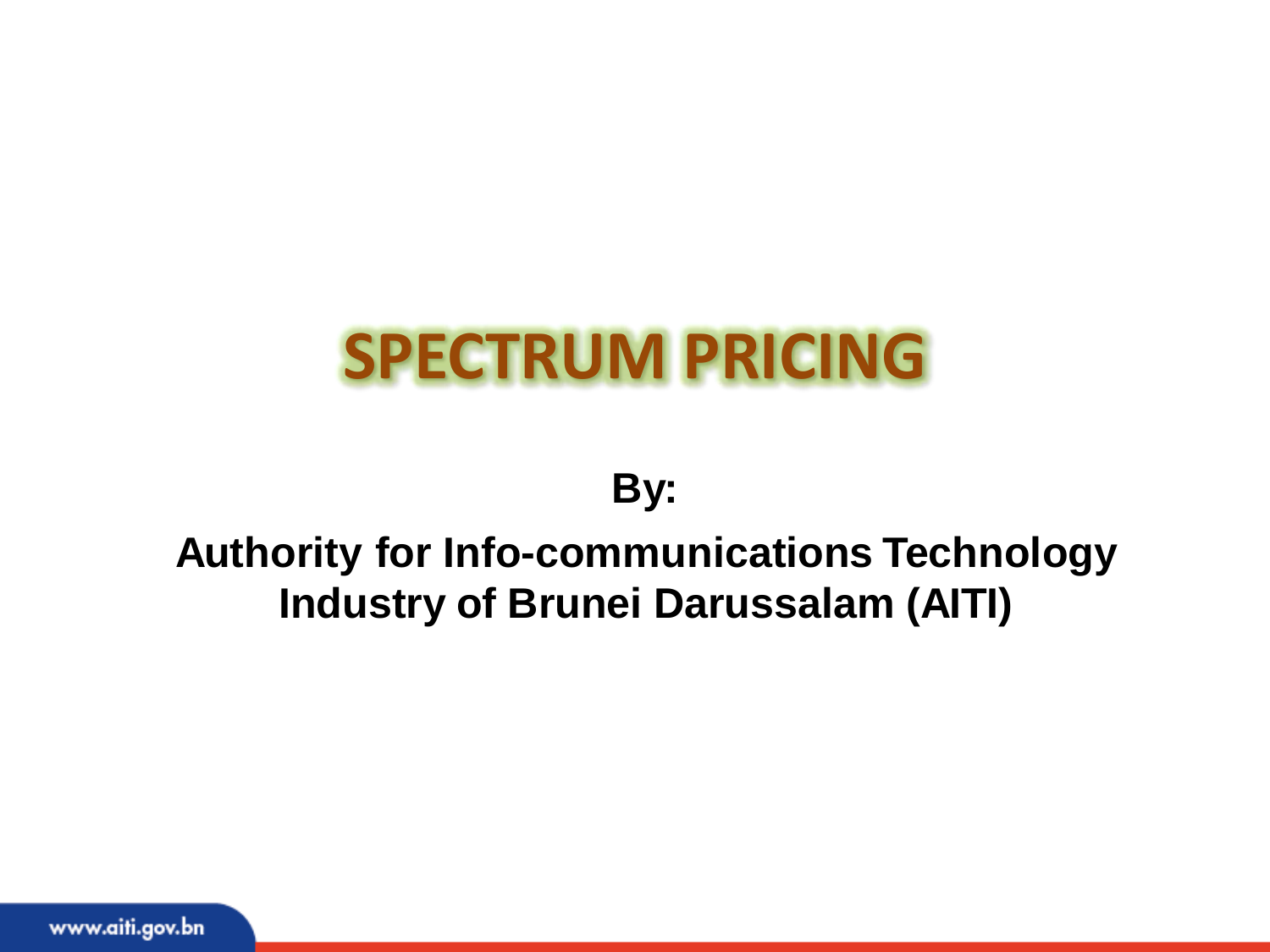# **CONTENTS**

- 1. What is Radiofrequency Spectrum?
- 2. Why Spectrum is Charged?
- 3. Spectrum Categories
- 4. Exempted frequency
- 5. Spectrum fee categories
- 6. Application fee
- 7. Temporary usage
- 8. Fee for Medium term
- 9. Fee for Long term
- 10. Fees for Station Assignment
- 11. Questions & Answers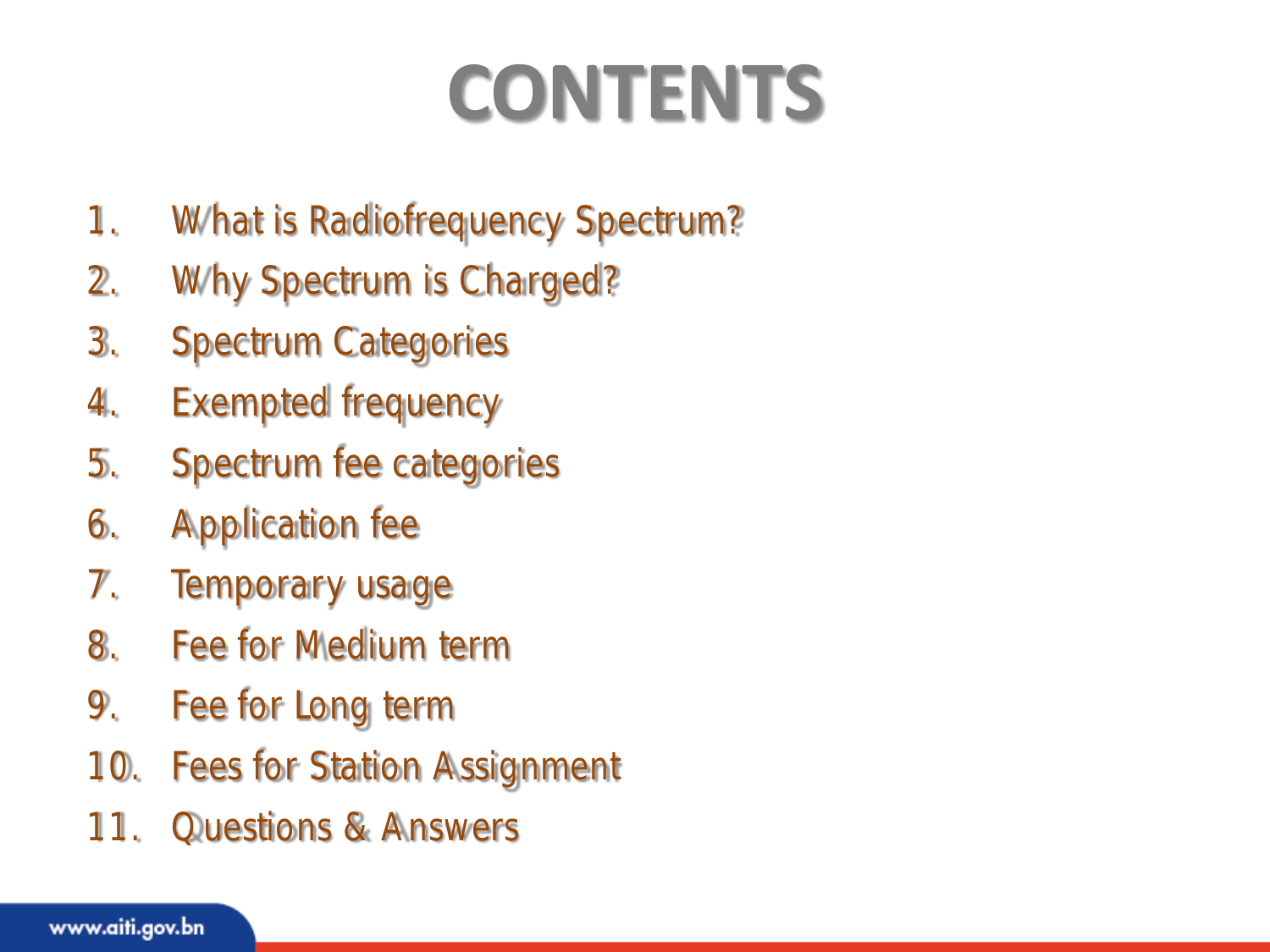## WHAT IS RADIOFREQUENCY SPECTRUM?



Radiofrequency spectrum is part of the electromagnetic spectrum corresponding to radio frequencies from 9 kHz to 300 GHz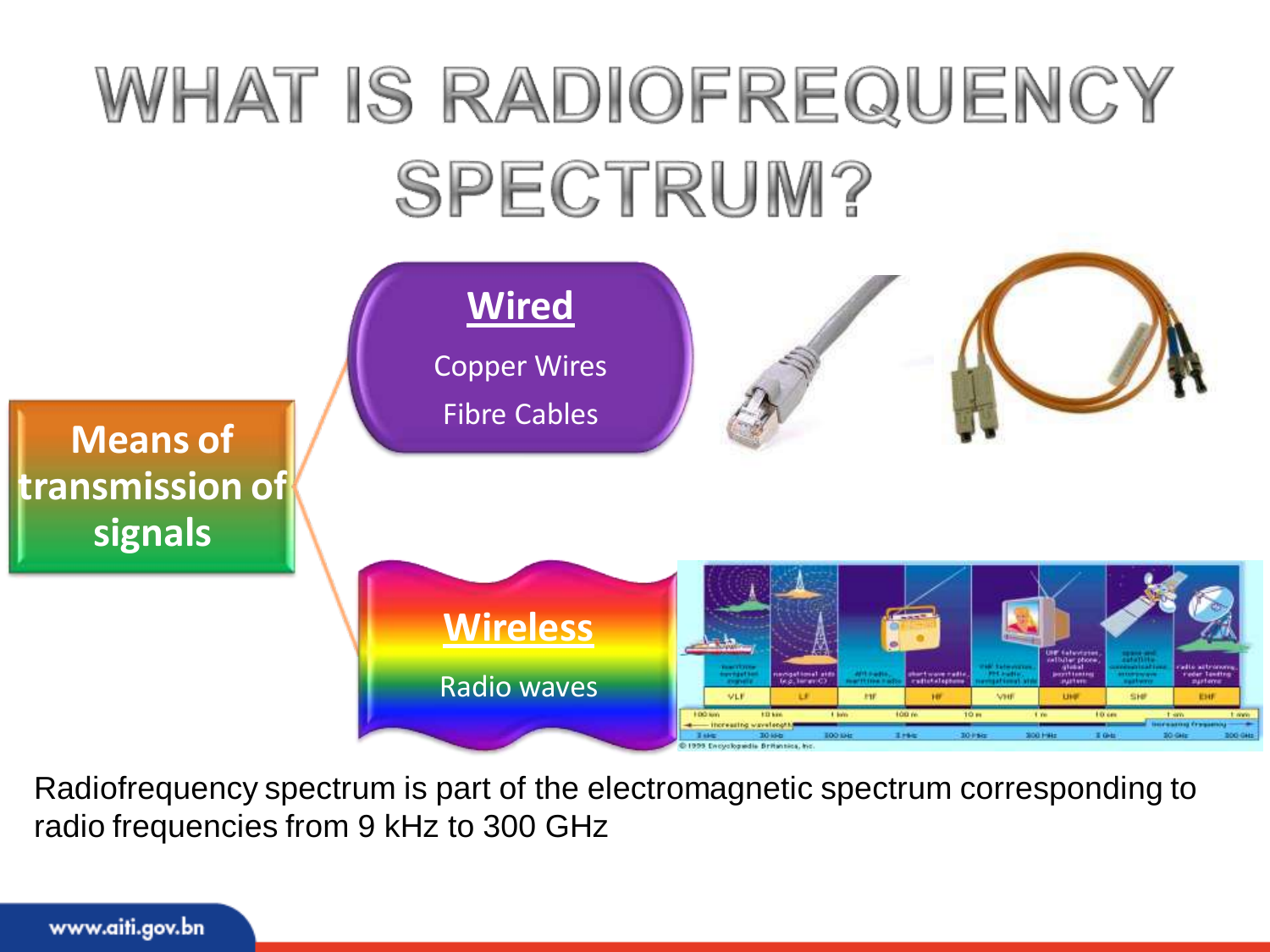## WHY SPECTRUM IS CHARGED?

#### **Spectrum is very limited national resource**

**OF** For regulator: Efficient use of spectrum Reduce the chance of "spectrum hoarding"

**OF** or users:

Fair opportunities to spectrum access Encourage the introduction of new technologies

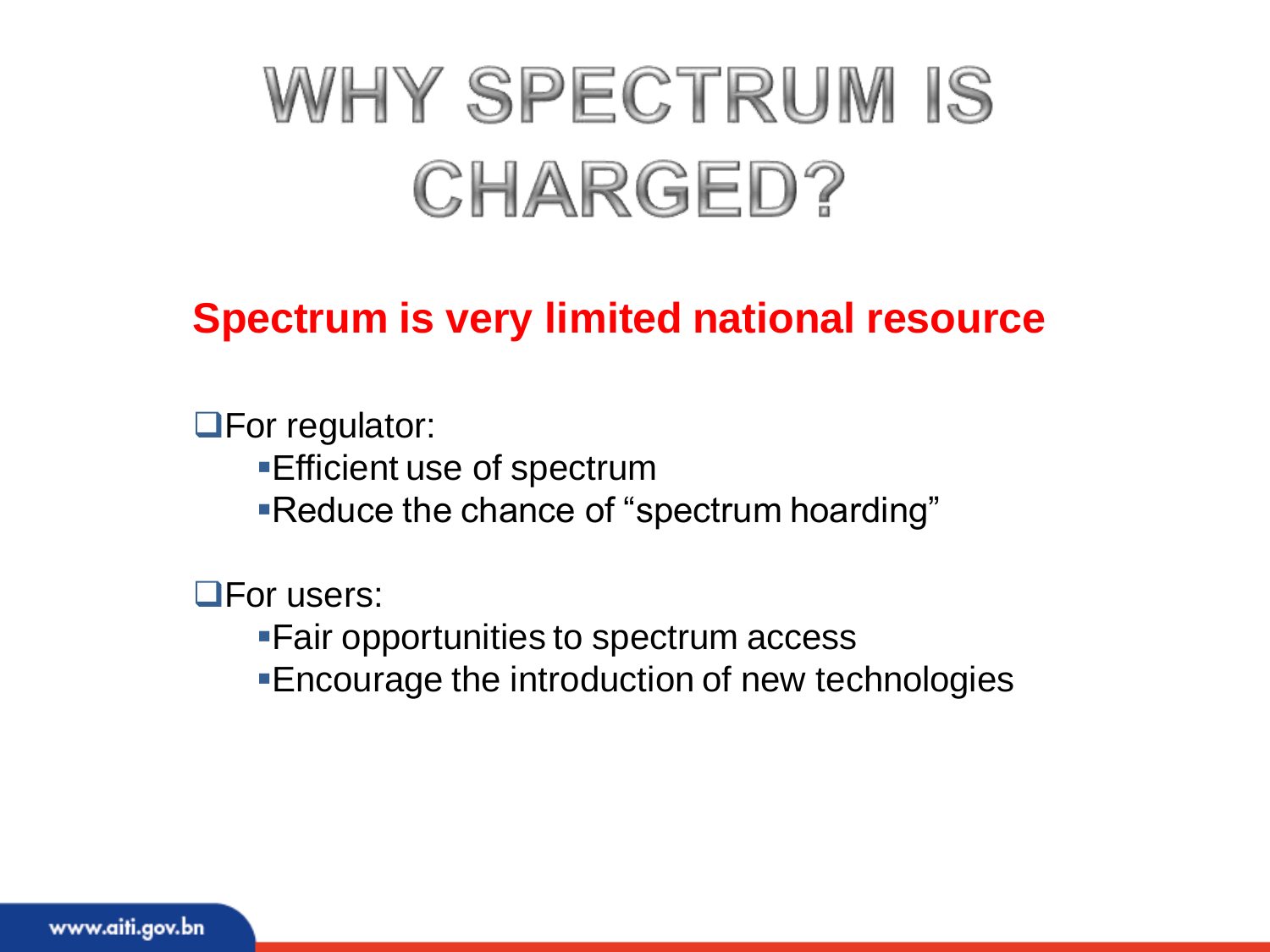## SPECTRUM CATEGORIES

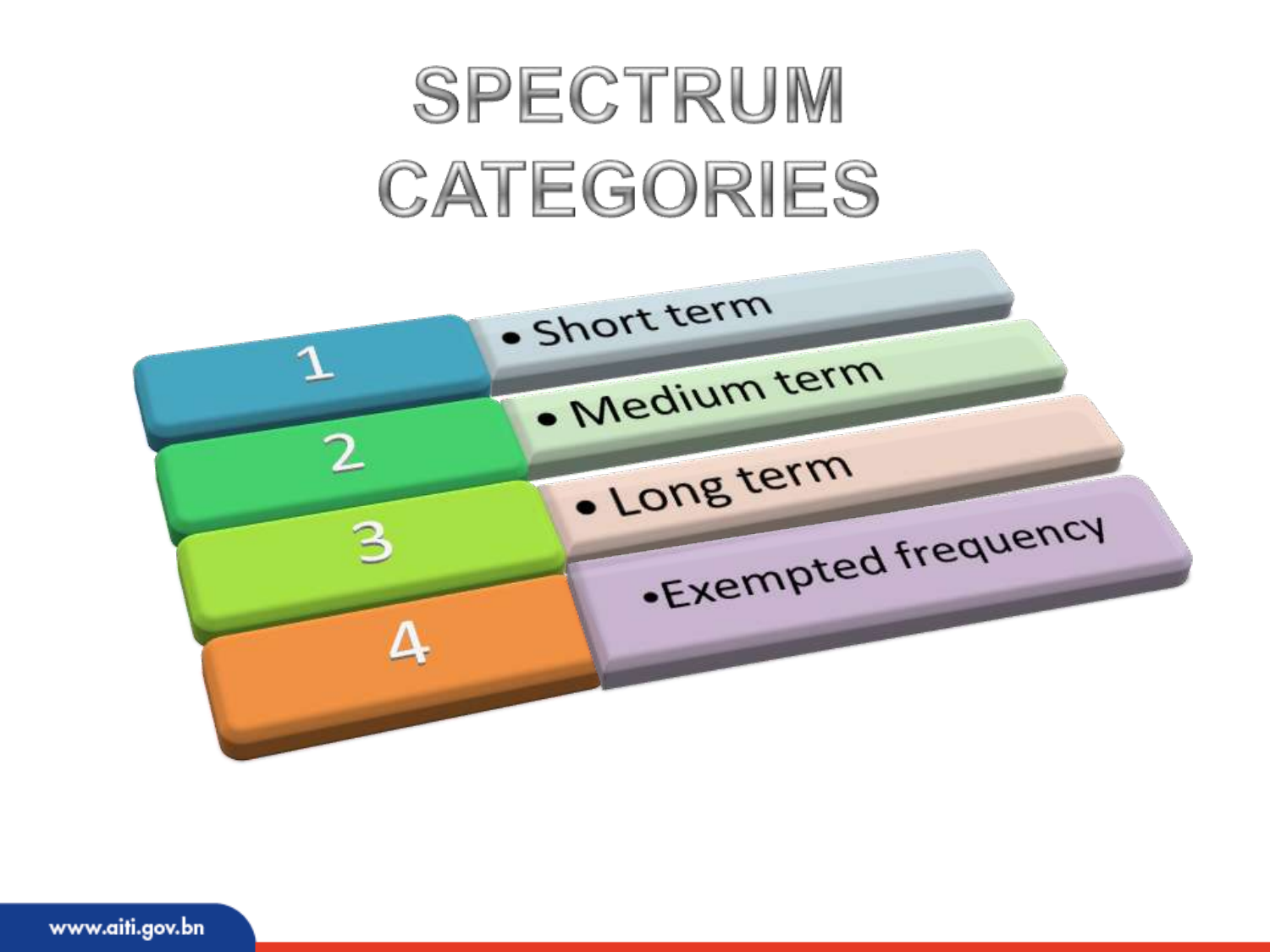## Short term



### - Temporary use not more than 3 months

- Testing equipment, exhibition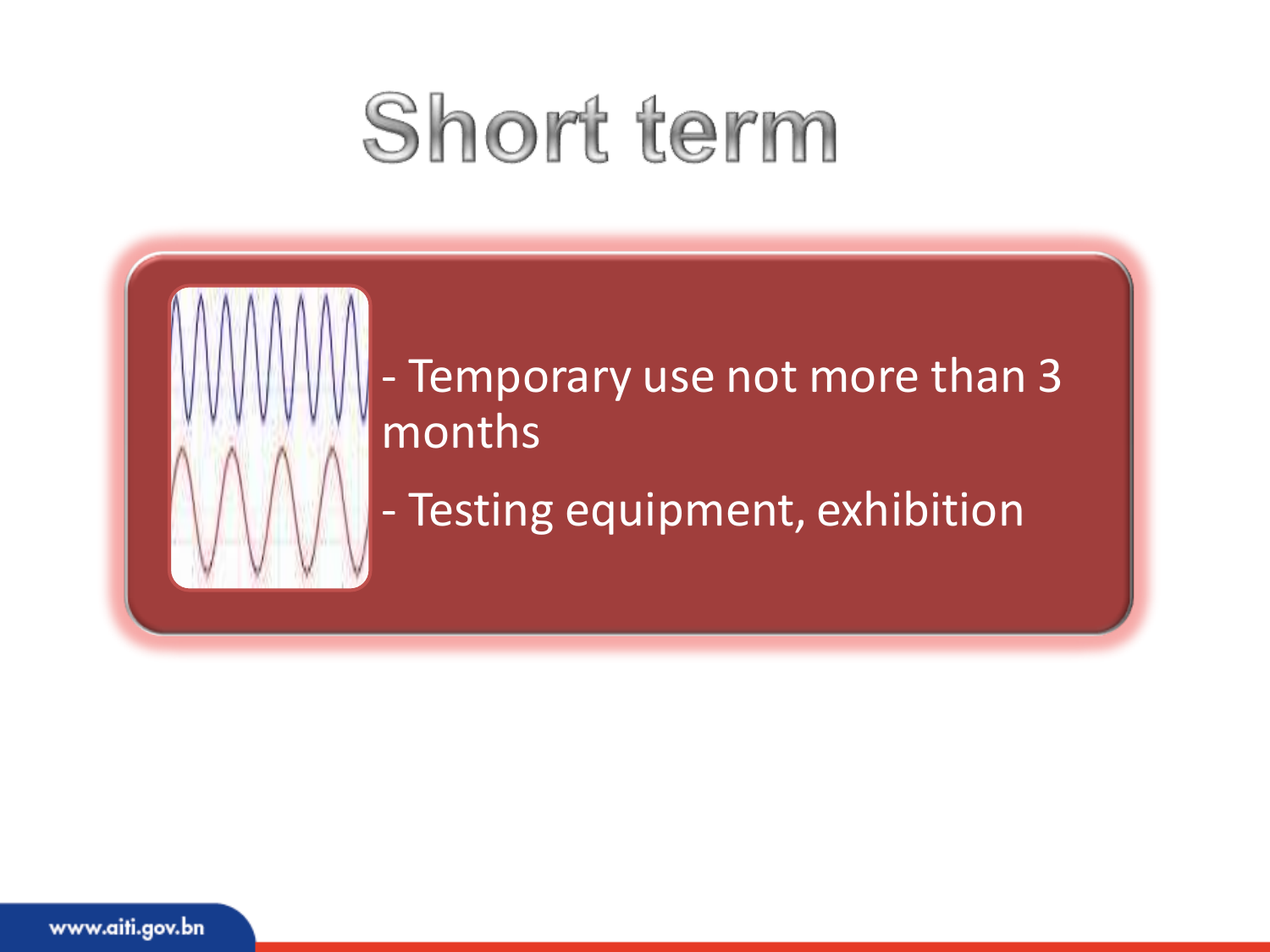# Medium term

### $\triangleright$  Annual Basis (1 year)

**Trunked Radio/Land Mobile**





**Satellite Uplink & Downlink**



 $\triangleright$  Others include Telemetry, Fixed point to point, Aeronautical, Maritime, Radar and HF equipment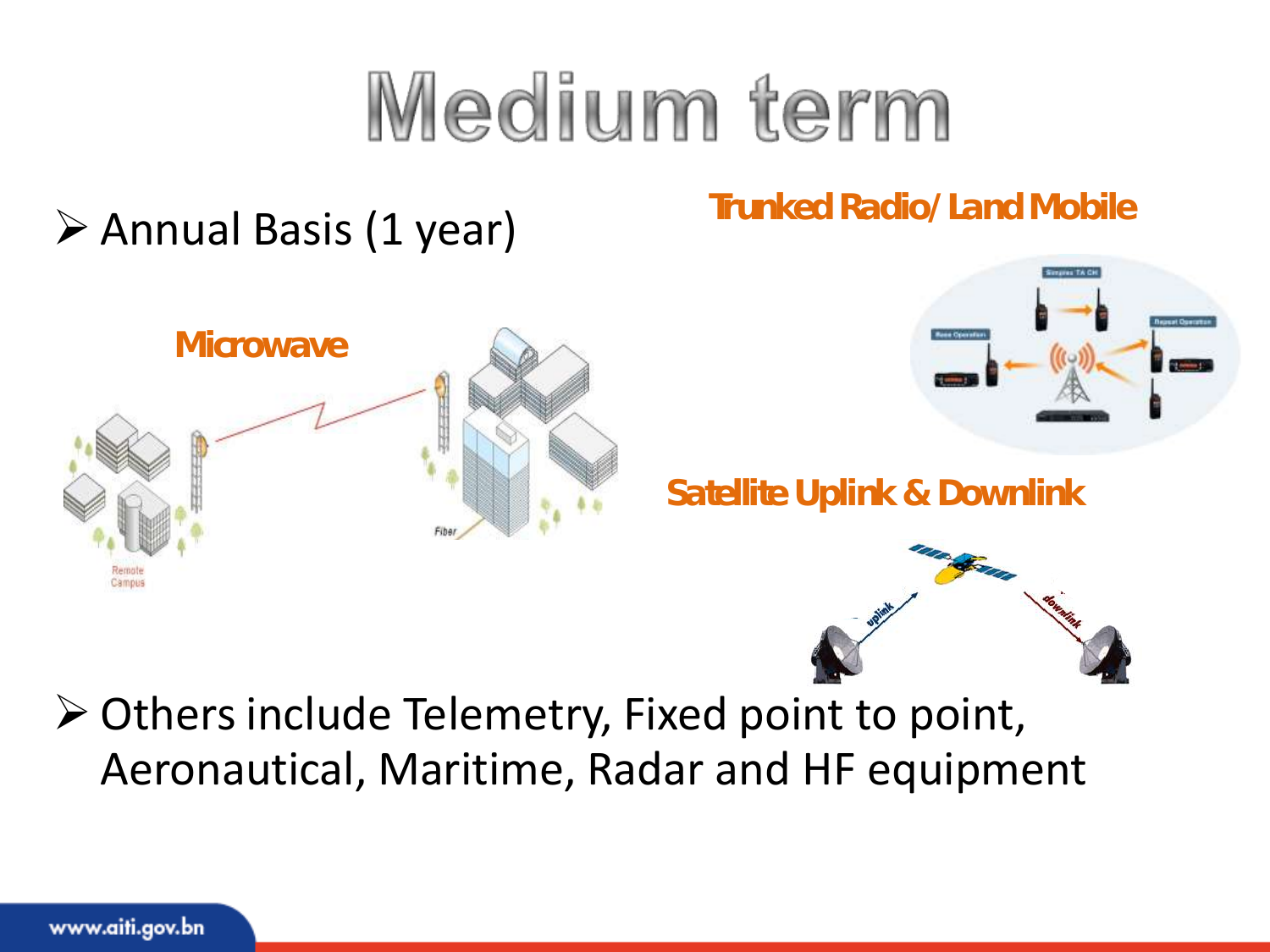

### $\triangleright$  InTi Licensee (5, 10, 15 and 20 years)





**Broadcasting**

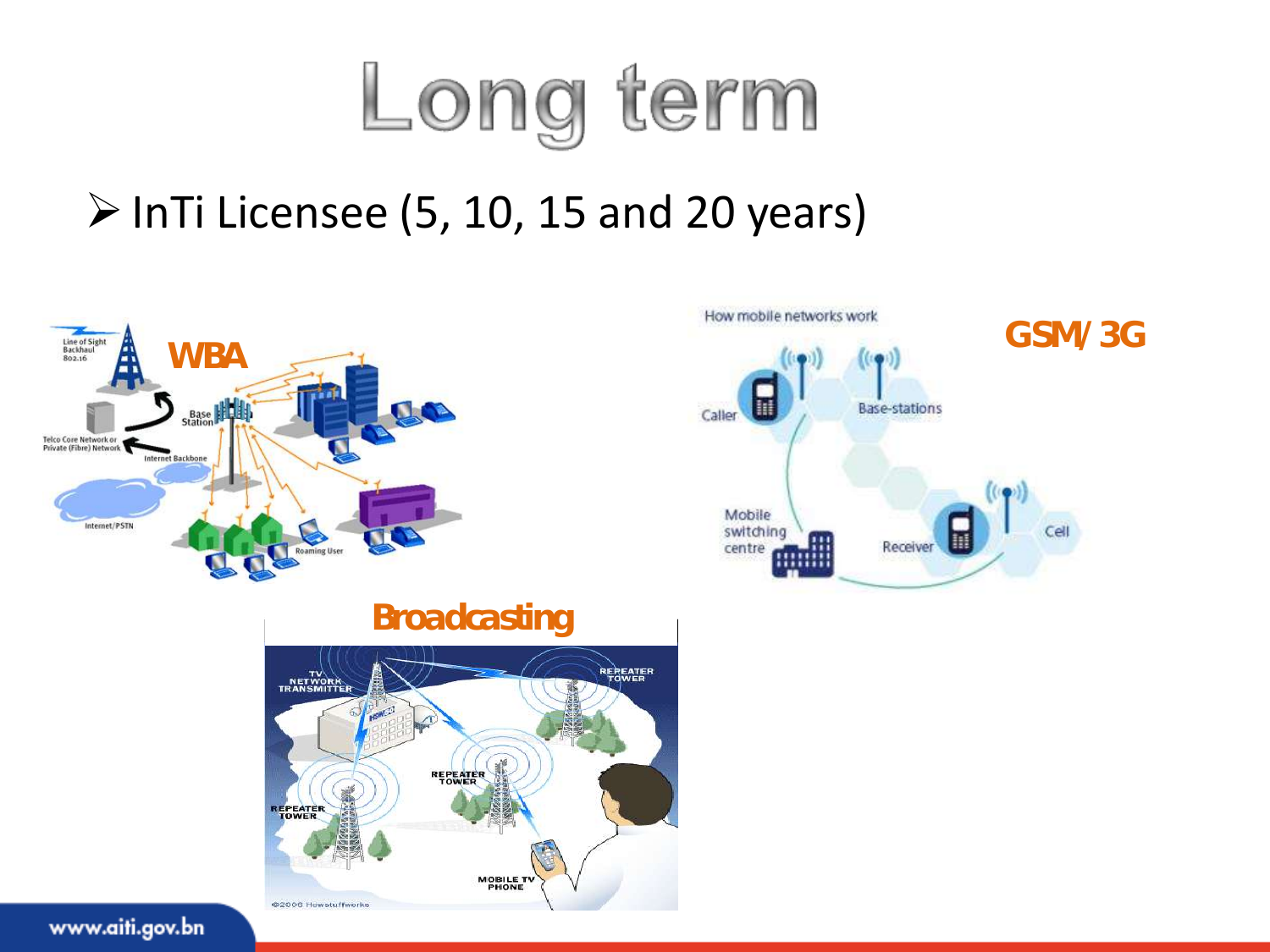# Exempted frequency \*















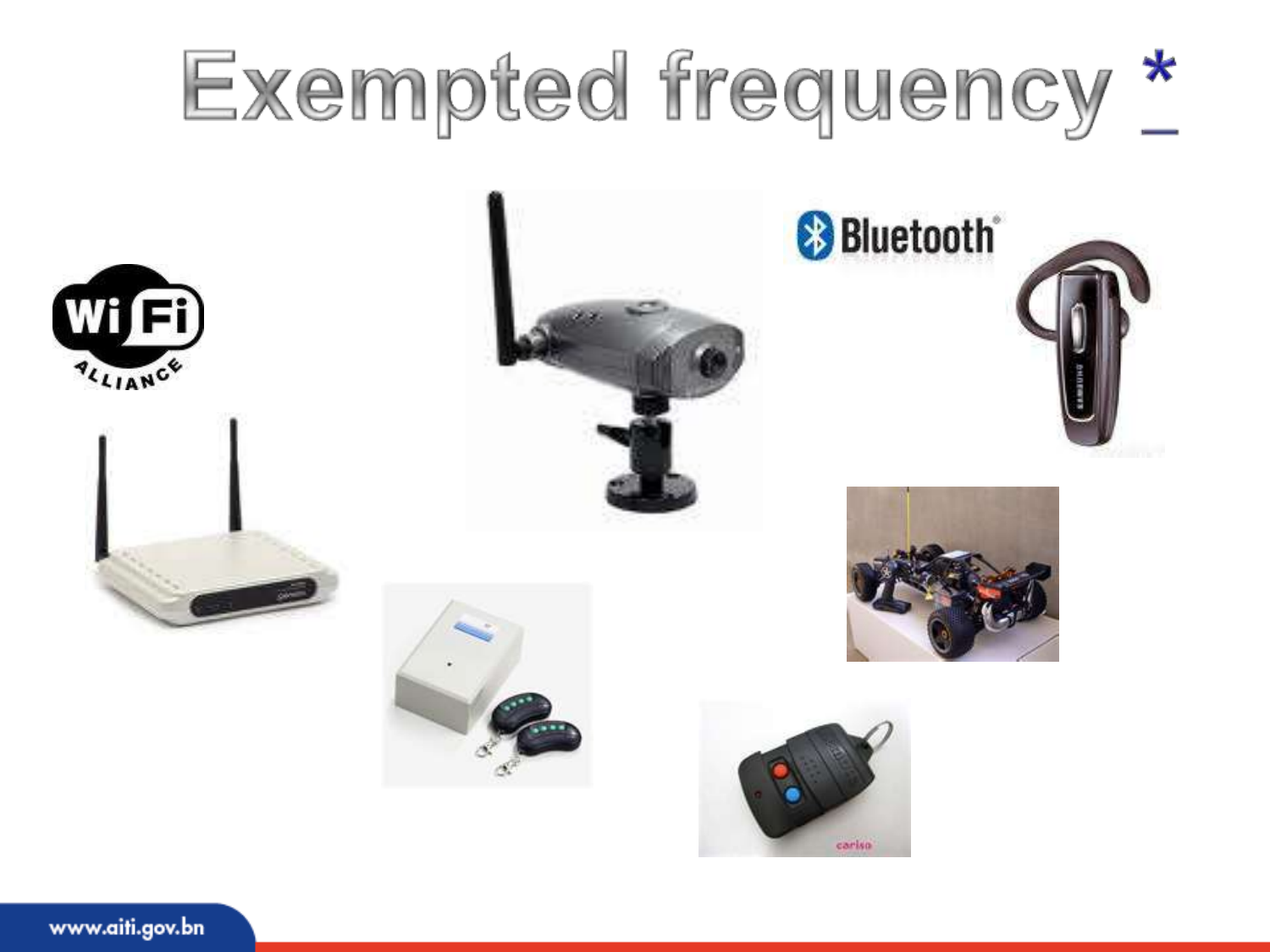## **SPECTRUM FEE** CATEGORIES

Application fees

Temporary usage

Fee for Medium term usage

Fee for Long term usage

Fee for Station assignment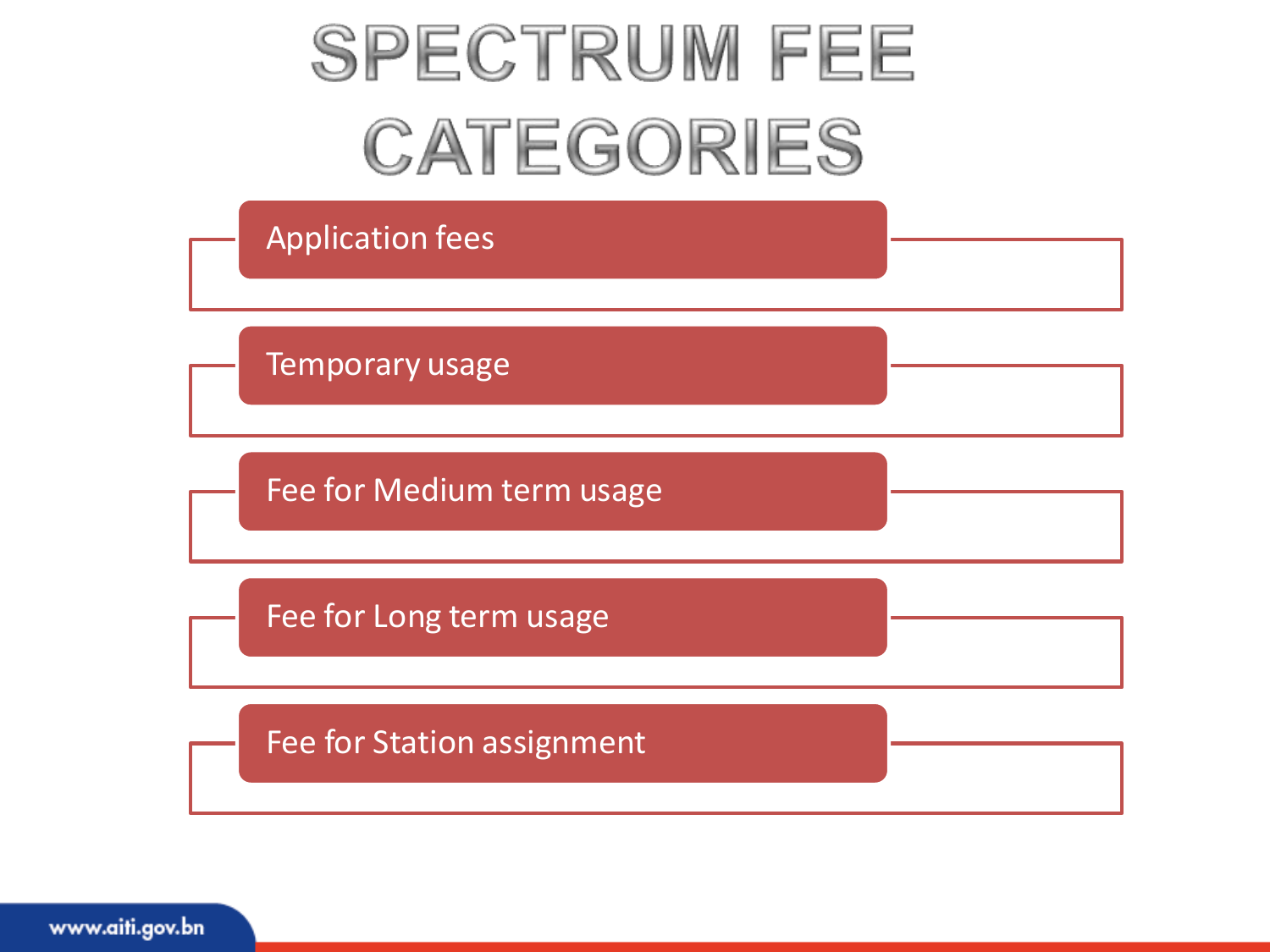### 1. APPLICATION FEES

|                 | <b>Bandwidth</b>                      | Fee payable for frequency (B\$) |
|-----------------|---------------------------------------|---------------------------------|
| 1 <sub>1</sub>  | Temporary use                         | 100                             |
| 2.              | All other frequencies                 |                                 |
|                 | $x \leq 25$ kHz                       | 290                             |
|                 | ii.<br>$25$ kHz $\lt x \lt 500$ kHz   | 450                             |
|                 | iii.<br>$500$ kHz $\leq x < 1$ MHz    | 700                             |
|                 | $iv_{-}$<br>$1$ MHz $\leq x < 20$ MHz | 900                             |
|                 | $x \geq 20$ MHz<br>$V_{\cdot}$        | 1,200                           |
| 3.              | Satellite Frequencies                 |                                 |
|                 | Uplink                                | 500                             |
| <b>Downlink</b> |                                       | 500                             |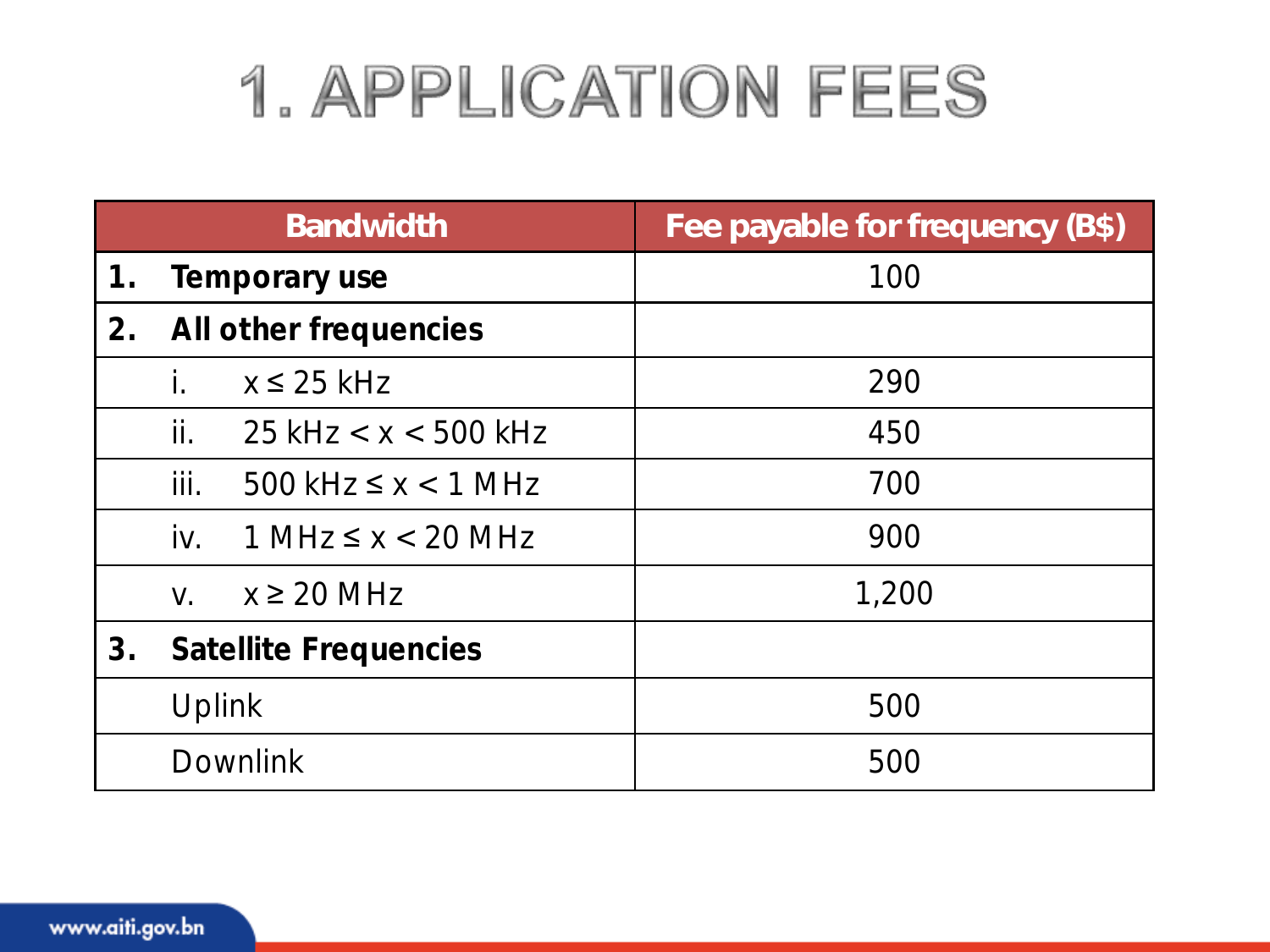### 2. TEMPORARY USAGE

| Bandwidth (x)              | Fee payable for frequency (B\$) |
|----------------------------|---------------------------------|
|                            | $0 - 90$ days                   |
| $X \leq 25$ kHz            | 100                             |
| $25$ kHz < x < 500 kHz     | 150                             |
| $500$ kHz $\leq x < 1$ MHz | 200                             |
| $1 MHz \le x < 20 MHz$     | 400                             |
| $X \geq 20$ MHz            | 700                             |

**\*excluding GSM, 3G, IMT, WBA and LTE band**

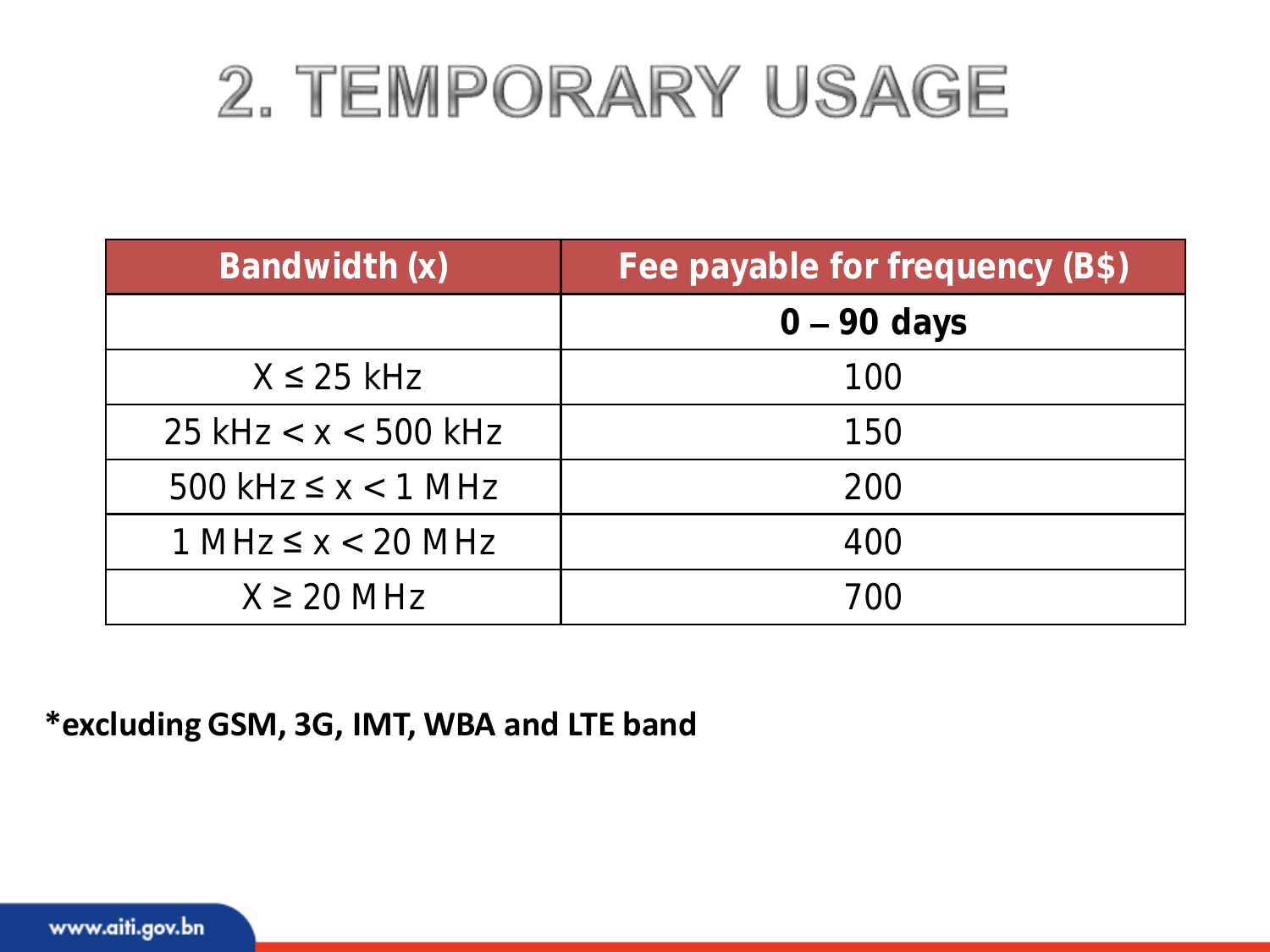### FORMULA FOR MEDIUM AND LONG TERM FREQUENCY USAGE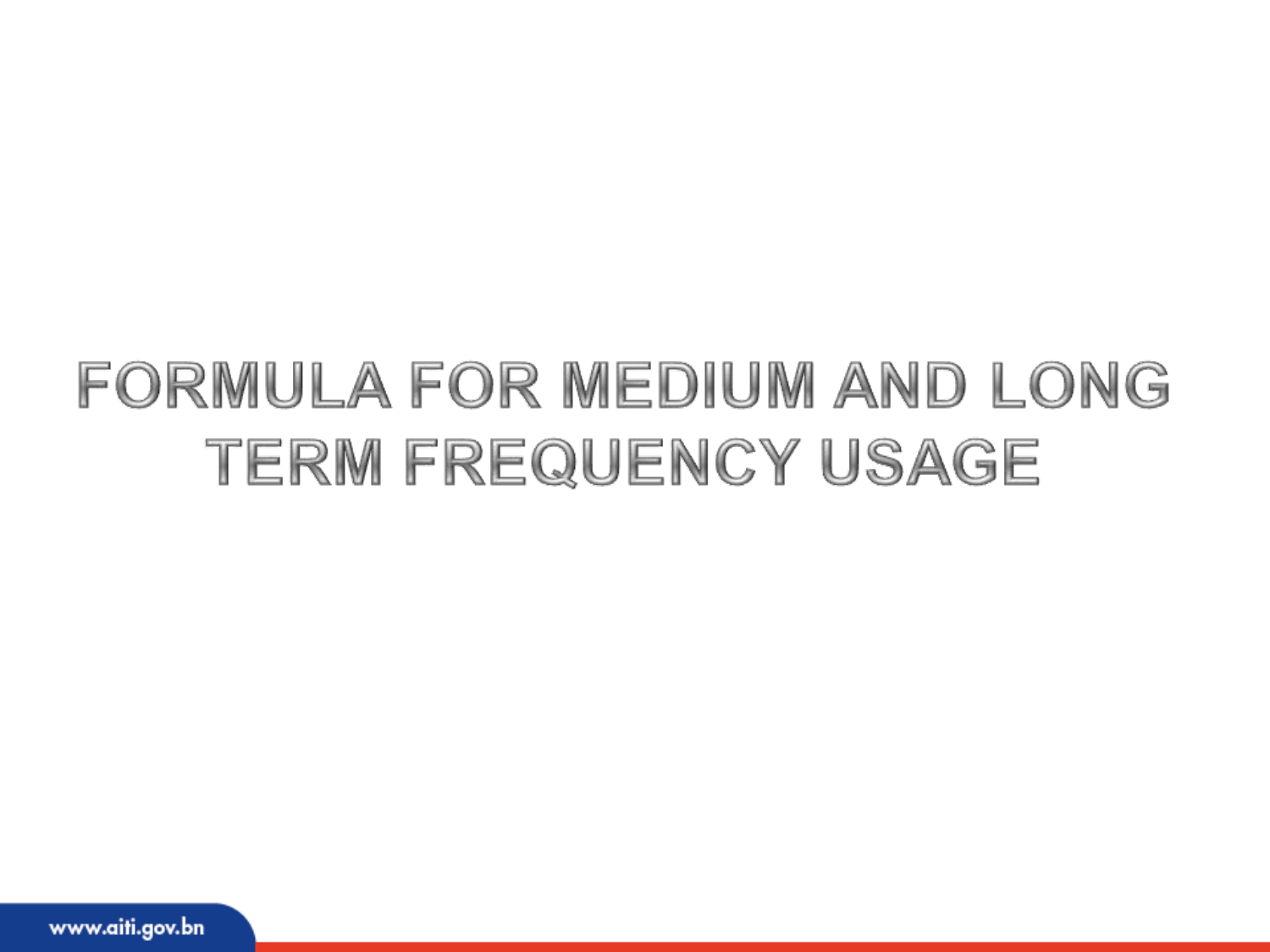### 3. FEE FOR MEDIUM TERM

#### **a. Price per hop = Unit Price (F1) (F2) (N) per annum**

**Unit Price** = B\$ 500.00 (five hundred dollar)

| $F1 = Band Factor$               | <b>F2 = Bandwidth Factor</b>  |  |  |  |
|----------------------------------|-------------------------------|--|--|--|
| $1.2 = 1 - 4$ GHz                | $2 = x \le 7$ MHz             |  |  |  |
| $1.0 = 5 - 8$ GHz                | $4 = 7$ MHz $5 \times 14$ MHz |  |  |  |
| $0.8 = 9 - 14$ GHz               | $6 = 14$ MHz $< x \le 28$ MHz |  |  |  |
| $0.7 = 15 - 18$ GHz              | $8 =$ above 28 MHz            |  |  |  |
| $0.5 = 19$ GHz and above         |                               |  |  |  |
| $N = Total number of RF Channel$ |                               |  |  |  |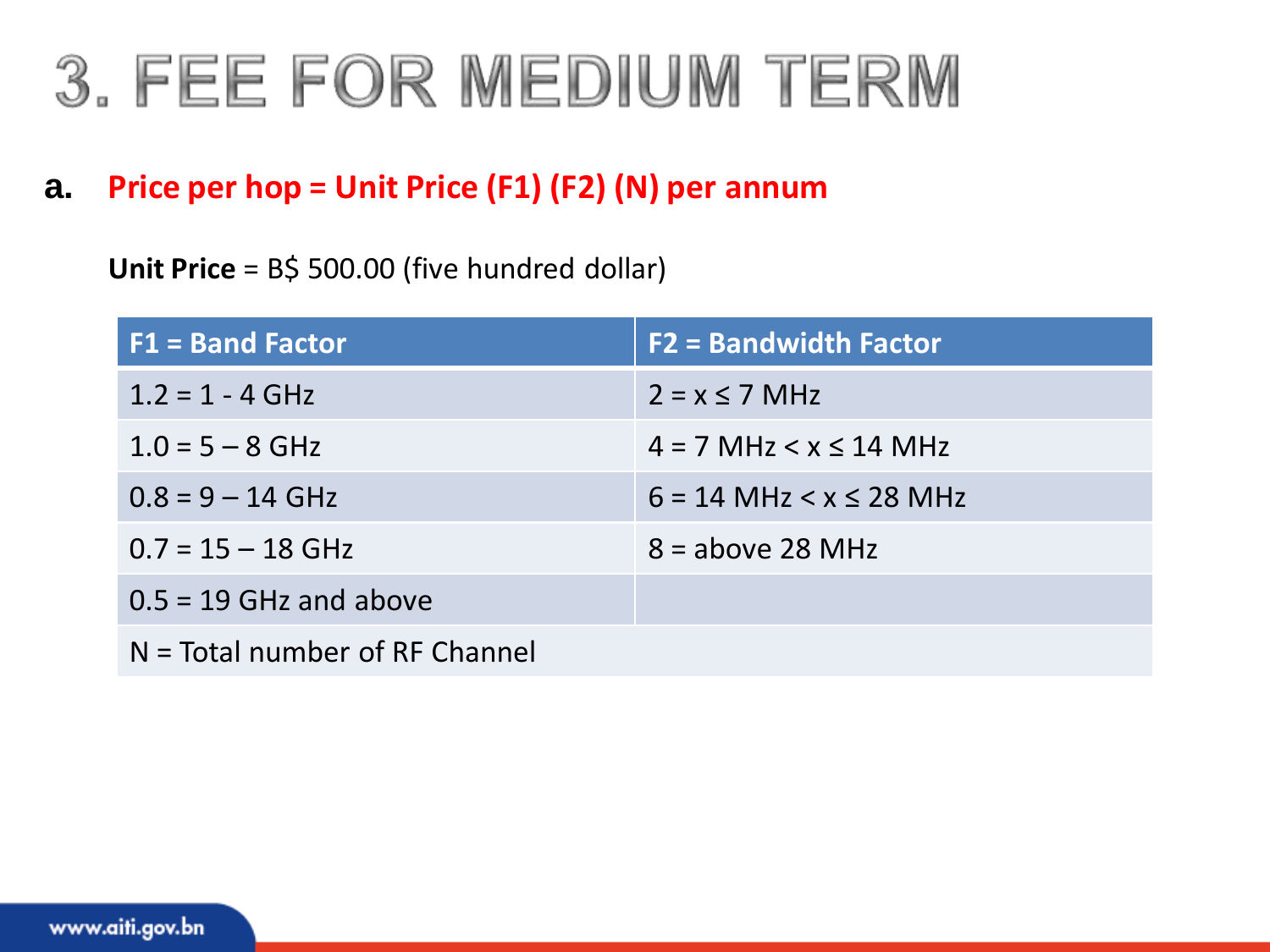## 3. FEE FOR MEDIUM TERM cont

- **b. LAND MOBILE, TRUNK RADIO, TELEMETRY, FIXED POINT TO POINT, AERONAUTICAL AND MARITIME (LOCALIZED USE)**
	- **Price per channel = B\$75.00 per 12.5 kHz of occupied bandwidth**
- **c. FIXED FEE**
	- **High Frequency (HF) : B\$50 per channel**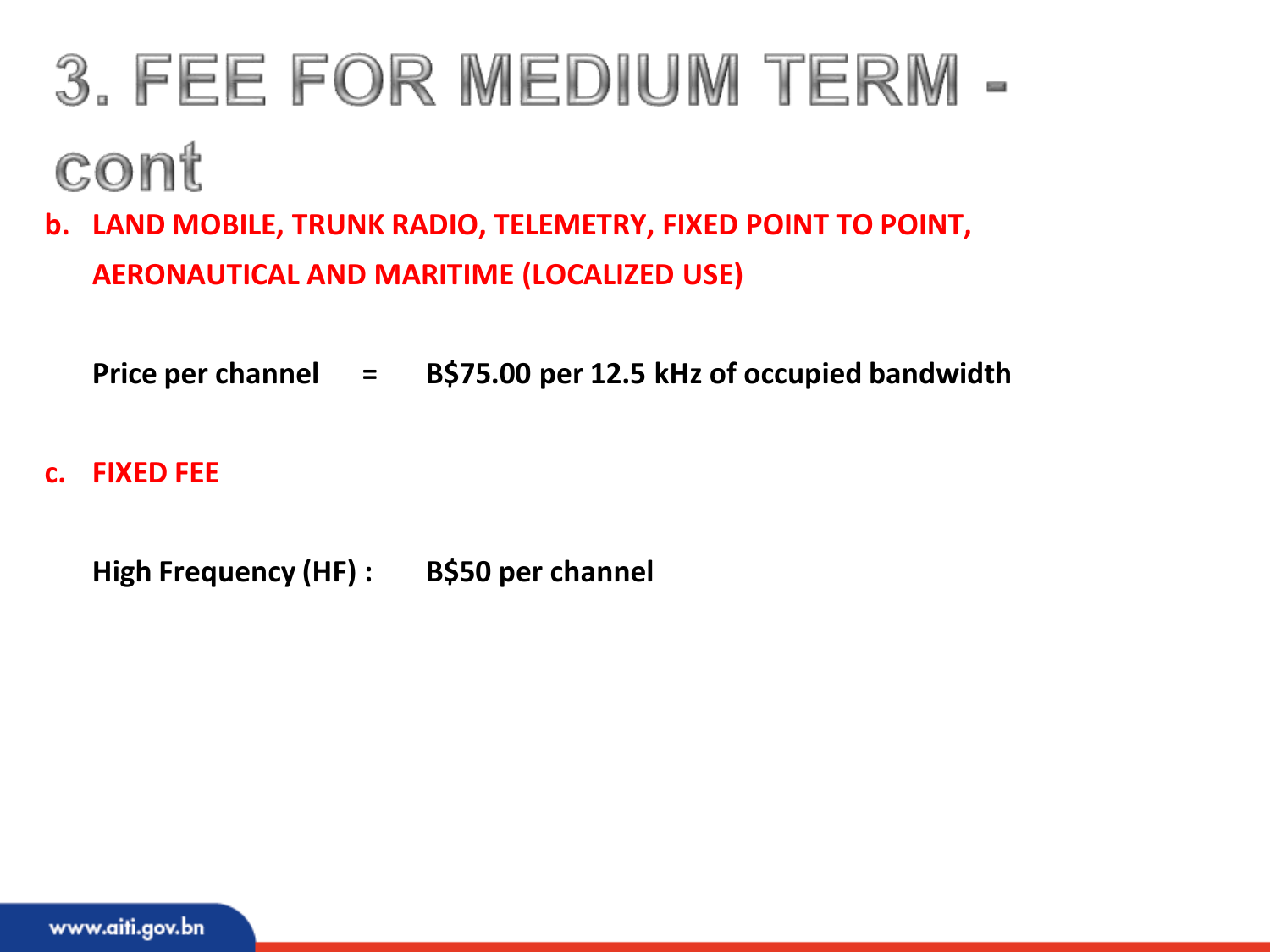### 4. FEE FOR LONG TERM

#### **Spectrum fee = (Unit Price) (B) (K1)**

**Unit Price** = B\$ 1000.00 (one thousand dollar)

**B** = BUP + BDOWN (assigned bandwidth in MHz or spectrum size in MHz)

| <b>Band Factor</b> | <b>Description</b>                                                                         |
|--------------------|--------------------------------------------------------------------------------------------|
| 1.0                | <b>Television Band</b>                                                                     |
| 6.0                | Radio Band                                                                                 |
| 8.0                | 2.3 GHz and 2.5 GHz Band (WBA)                                                             |
| 10.0               | 1.7 GHz to 2.1 GHz (Cellular and WBA) and<br>land mobile/trunked radio (non-localized use) |
| 12.0               | 700 MHz to 900 MHz Band (Cellular and WBA)                                                 |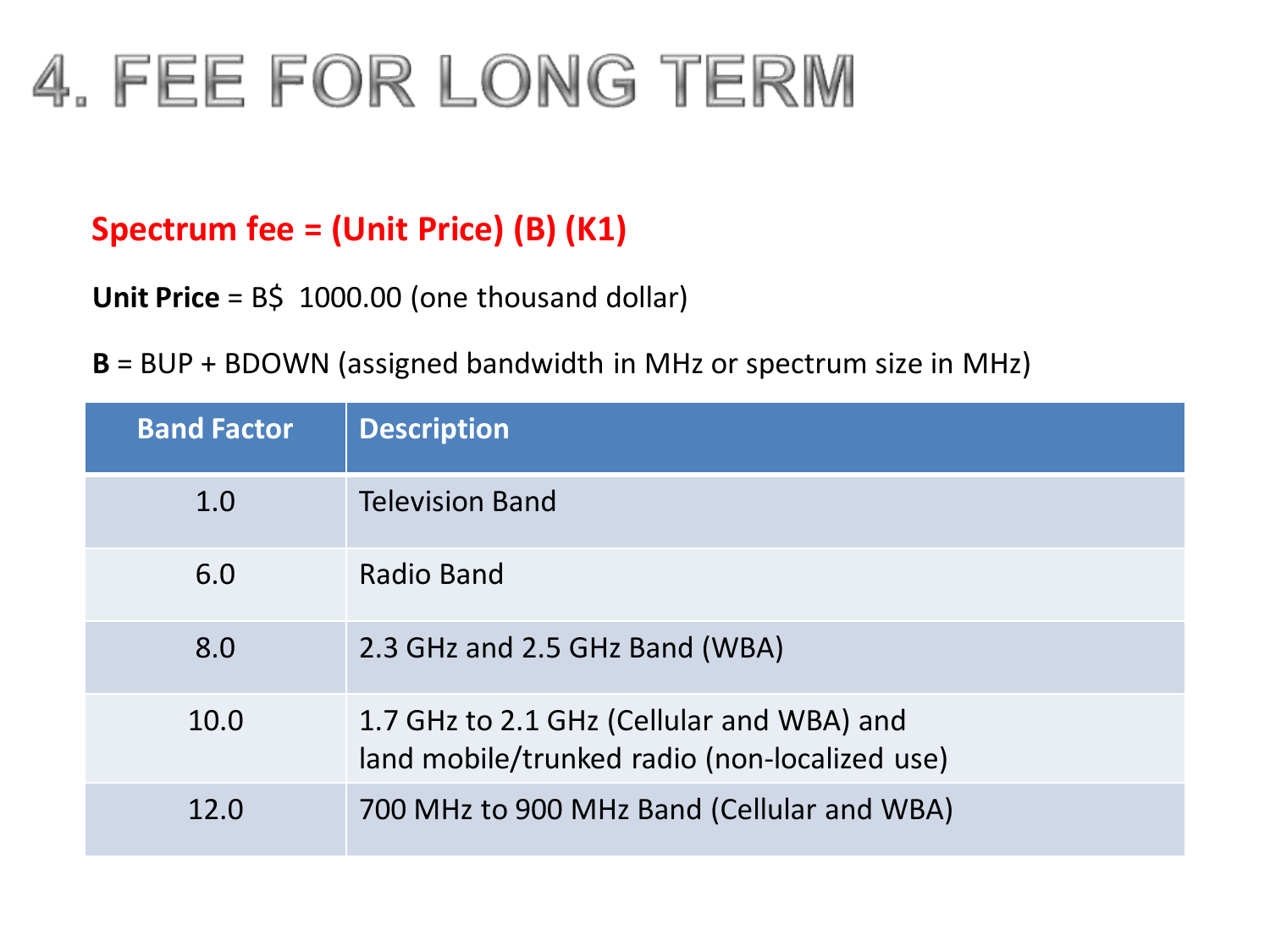## 5. Fee for Station Assignment

- Based on type and number of assigned station
- The categories of the station assignment are as follows: •Fixed
	- •Radiodetermination
	- •Space
	- •Mobile
	- •Broadcasting
	- •Amateur
	- •Maritime
	- •Aeronautical
- Proposed Table of Stations License Fees [\\*](Station Assignment 1.xls)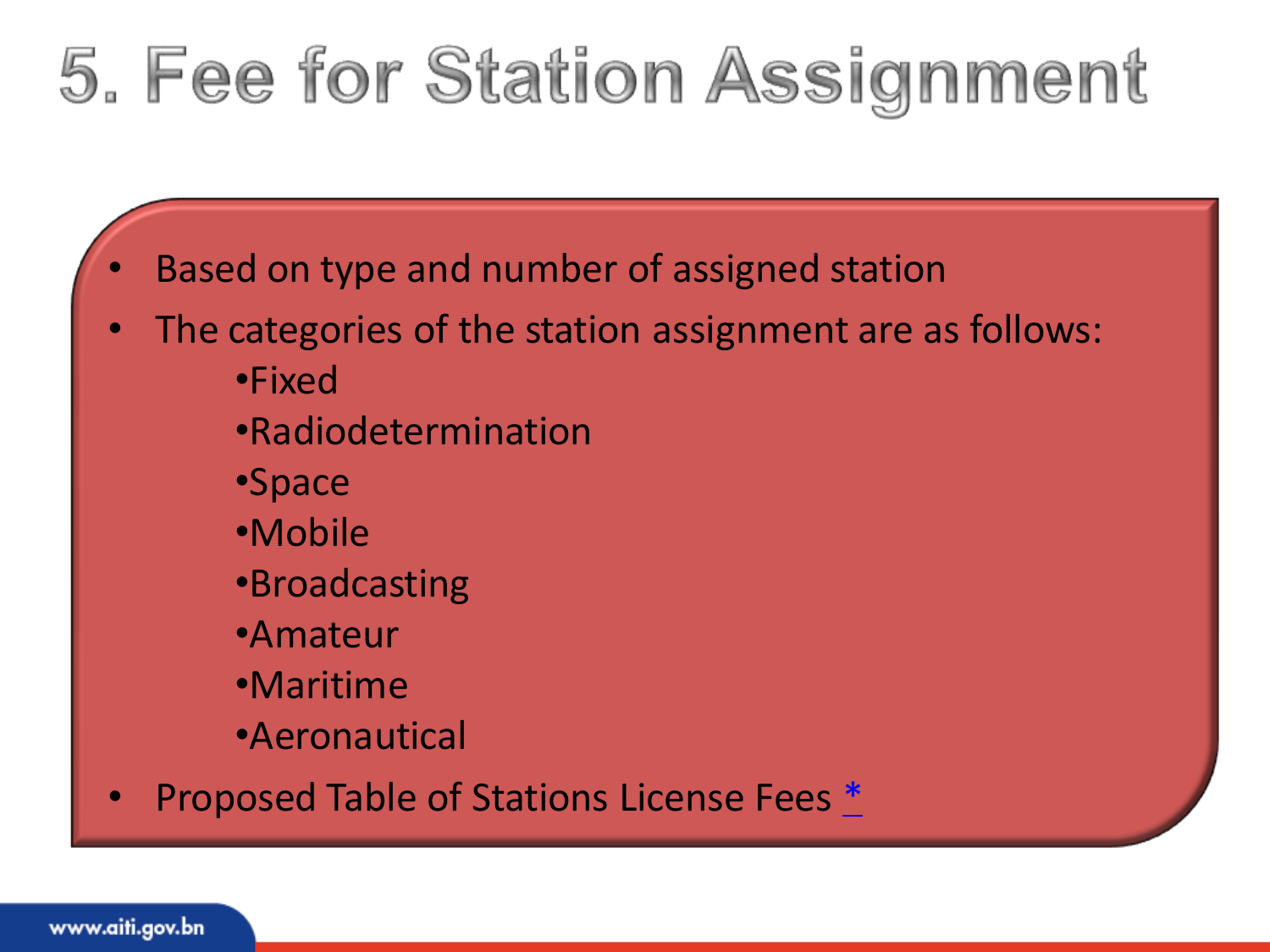Authority for Info-Communications Technology Industry of Brunei Darussalam (AITI) Block B14, Simpang 32-5, Kg Anggerek Desa Jalan Berakas Bandar Seri Begawan BB3713 [http://www.aiti.gov.bn](http://www.aiti.gov.bn/) Tel: +673 232 32 32 Fax: +673 238 24 47 Email: info@aiti.gov.bn